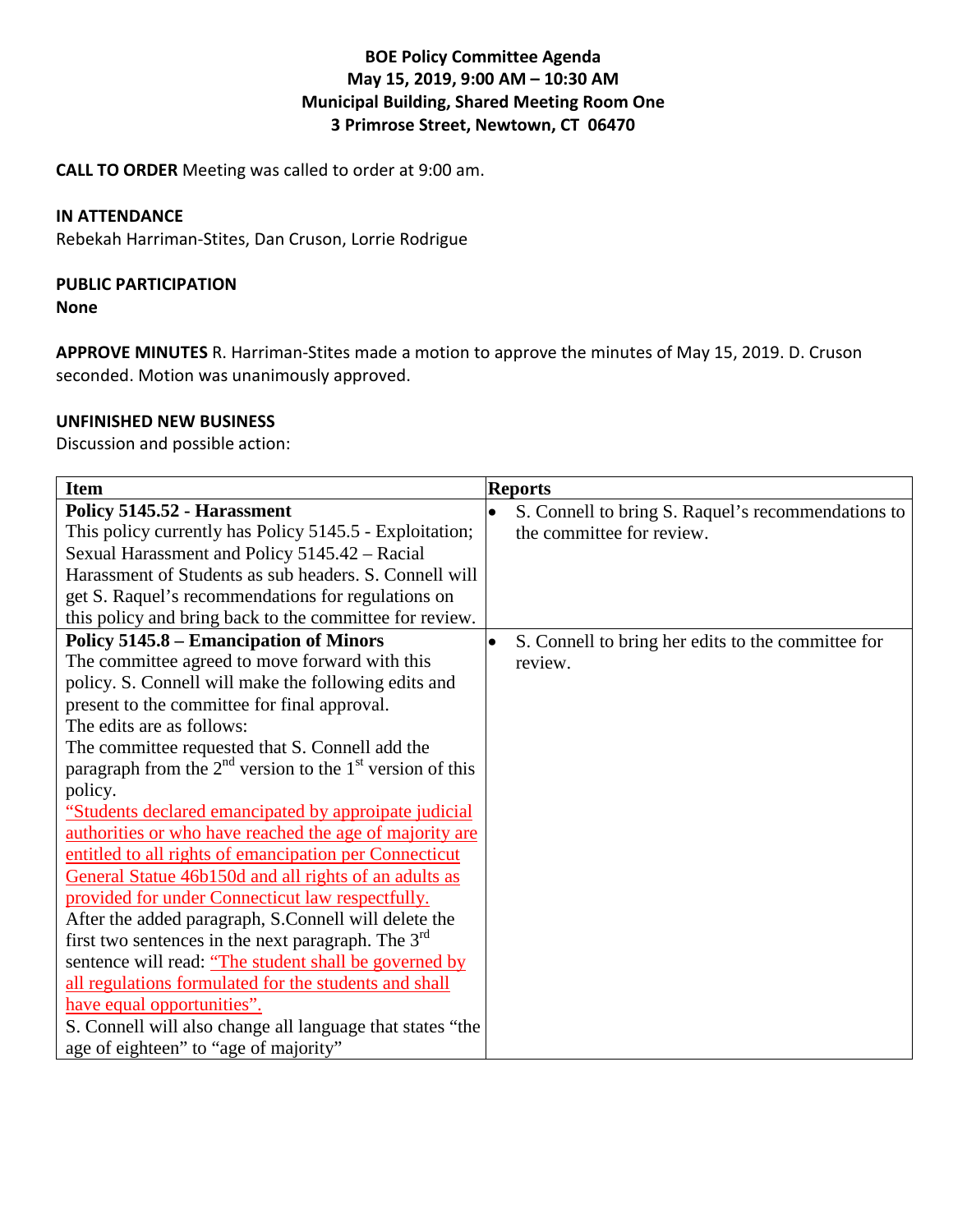| <b>Policy 5142.1 – Relations with Non-Custodial Parent</b> | S. Connell and L. Rodrigue to present Shipman and |
|------------------------------------------------------------|---------------------------------------------------|
| The committee agreed to review this policy again due       | Goodwin's input to the committee.                 |
| to recent circumstances. The agreed on Version B and       |                                                   |
| will move forward with that policy.                        |                                                   |
| L. Rodrigue will reach out to Shipman & Goodwin for        |                                                   |
| their input on this policy. L. Rodrigue will provide a     |                                                   |
| blurb from Shipman & Goodwin and present to the            |                                                   |
| committee for review.                                      |                                                   |

# **NEW BUSINESS**

**Discussion and possible action:** 

| <b>Item</b>                                              | <b>Reports</b>                                                 |
|----------------------------------------------------------|----------------------------------------------------------------|
| Policy 5118.2 – Educational Opportunities for            | S. Connell to move this policy to the 5000 series              |
| <b>Military Children</b>                                 | queue.                                                         |
| R. Harriman-Stites made a motion to send this policy to  |                                                                |
| the 9000 series queue. Motion was approved.              |                                                                |
| Bylaw 9327.1- Board Member Use of Internet               | R. Harriman-Stites to bring M. Ku's input to the<br>$\bullet$  |
| <b>Social Networks</b>                                   | committee.                                                     |
| R. Harriman-Stites requested for the electronic version  |                                                                |
| to send to M. Ku. D. Cruson suggested that maybe this    |                                                                |
| policy was more for a "handbook" and not a bylaw.        |                                                                |
| The committee agreed but will ask M. Ku for her input.   |                                                                |
| <b>Bylaw 9000 – Responsibilities and Duties of Board</b> | $\bullet$<br>S. Connell will make the approved edits then will |
| of Education Members                                     | move this policy to the 9000 series queue.                     |
| R. Harriman-Stites liked Brookfield's version of this    |                                                                |
| bylaw and made a motion to bring their version to the    |                                                                |
| Board for review. The committee agreed. S. Connell       |                                                                |
| will make the necessary edits (changing "Brookfield"     |                                                                |
| to Newtown".                                             |                                                                |
| R. Harriman-Stites made a motion to send this policy to  |                                                                |
| the 5000 series queue. Motion was approved.              |                                                                |
| <b>Bylaw 9005 - Statement of Integrity</b>               | S. Connell will bring back CABE's answers to an                |
| The committee does not feel it is important to have this | upcoming meeting.                                              |
| bylaw because it is already outlined in Bylaw 9000. S.   |                                                                |
| Connell will reach out to CABE to find out if Newtown    |                                                                |
| is able to remove this bylaw from the 9000 series.       |                                                                |
| <b>Bylaw 9010 – Limits of Authority</b>                  | S. Connell to edit the bylaw to note that it was<br>$\bullet$  |
| The committee agreed that Newtown's current bylaw is     | reviewed on $5/15/19$ .                                        |
| sufficient and shall stay the same.                      |                                                                |
| <b>Bylaw 9011 - Accountability</b>                       | S. Connell will bring back CABE's answers to an<br>$\bullet$   |
| The committee does not feel it is important to have this | upcoming meeting.                                              |
| bylaw because it is already outlined in Bylaw 9000. S.   |                                                                |
| Connell will reach out to CABE to find out if Newtown    |                                                                |
| is able to remove this bylaw from the 9000 series.       |                                                                |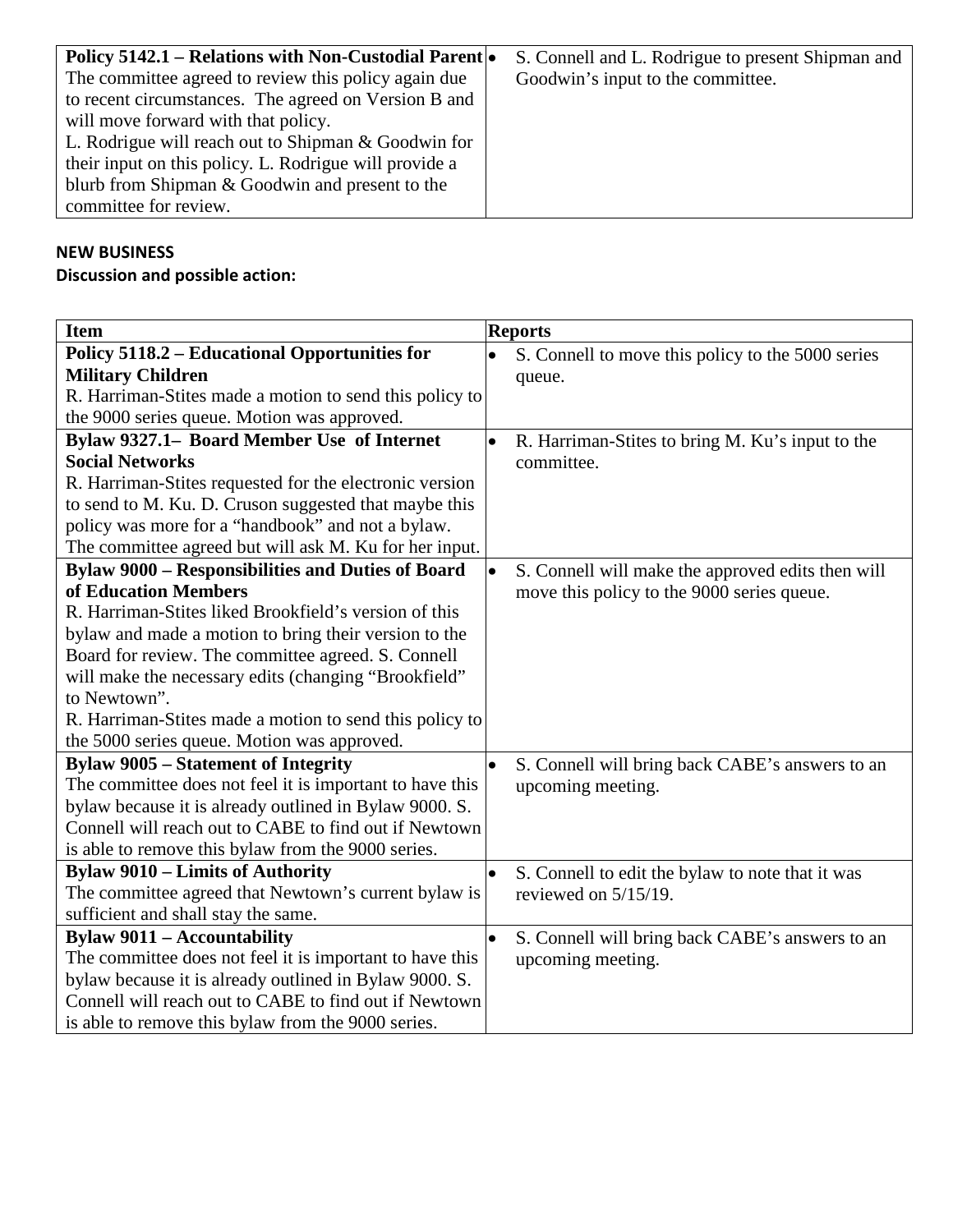| <b>Bylaw 9012 – Legal Responsibilities of Board of</b>    | S. Connell to make the approved edits and bring<br>$\bullet$    |
|-----------------------------------------------------------|-----------------------------------------------------------------|
| <b>Education</b>                                          | back for final review.                                          |
| The committee liked Newtown's current bylaw but           |                                                                 |
| requested to add the follow bullet from CABE:             |                                                                 |
| 14. To maintain a safe school setting and shall, in       |                                                                 |
| accordance with the statutes, maintain records of         |                                                                 |
| allegations, investigation, and reports that a child has  |                                                                 |
| been abused or neglected by a school employee, as         |                                                                 |
| defined in C.G.S. 53a-65)                                 |                                                                 |
| <b>Bylaw 9020 - Public Statements</b>                     | D. Cruson to bring his edited bylaw to an upcoming<br>$\bullet$ |
| D. Cruson had some thoughts about how this bylaw          | policy meeting.                                                 |
| should be worded. He will take this policy home and       |                                                                 |
| make some edits and bring to an upcoming policy           |                                                                 |
| meeting. R. Harriman-Stites agreed.                       |                                                                 |
| Bylaw $9020.1 - Advocacy$                                 | S. Connell to edit the bylaw to note that it was                |
| The committee agreed that Newtown's current bylaw is      | reviewed on $5/15/19$ .                                         |
| sufficient and shall stay the same.                       |                                                                 |
| <b>Bylaw 9020.2 - Public Announcement of District</b>     | D. Cruson to bring his edited bylaw to an upcoming<br>$\bullet$ |
| <b>Accomplishments</b>                                    | policy meeting.                                                 |
| D. Cruson to merge this bylaw in with Bylaw 9020.         |                                                                 |
| <b>Bylaw 9020.3 - Recognition for Individual</b>          | S. Connell to move this policy to the 9000 series<br>$\bullet$  |
| <b>Accomplishment</b>                                     | queue.                                                          |
| R. Harriman-Stites made a motion to send this policy to   |                                                                 |
| the 9000 series queue. Motion was approved.               |                                                                 |
| <b>Bylaw 9030 - Commitment to Democratic Principles .</b> | S. Connell to edit the bylaw to note that it was                |
| in Relation to Community, Staff and Students              | reviewed on $5/15/19$ .                                         |
| The committee agreed that Newtown's current bylaw is      |                                                                 |
| sufficient and shall stay the same.                       |                                                                 |
| <b>Bylaw 9040 - Board-Related Responsibilities</b>        | S. Connell will bring back CABE's answers to an<br>$\bullet$    |
| The committee does not feel it is important to have this  | upcoming meeting.                                               |
| bylaw because it is already outlined in Bylaw 9000. S.    |                                                                 |
| Connell will reach out to CABE to find out if Newtown     |                                                                 |
| is able to remove this bylaw from the 9000 series.        |                                                                 |

## **UPDATE FROM THE SUPERINTENDENT**

L. Rodrigue composed a paragraph outlining the ways to deal with a loss/death for an adolescent. S. Connell will add to the policy and bring back to the committee for one final review before moving it to the 5000 series queue.

A motion was made by R. Harriman-Stites to move Policy 5118.2 – Educational Opportunities for Military Children into the 5000 Series queue waiting for review by the Board of Education. D. Cruson seconded. Motion was unanimously approved.

A motion was made by R. Harriman-Stites to postpone discussion/action on Bylaw 9327.1– Board Member Use of Internet Social Networks , Bylaw 9005 – Statement of Integrity, Bylaw 9011 – Accountability, Bylaw 9012 – Legal Responsibilities of Board of Education, Bylaw 9020 – Public Statements, Bylaw 9020.2 – Public Announcement of District Accomplishment, Bylaw 9040 - Board-Related Responsibilities. D. Cruson seconded. Motion was unanimously approved.